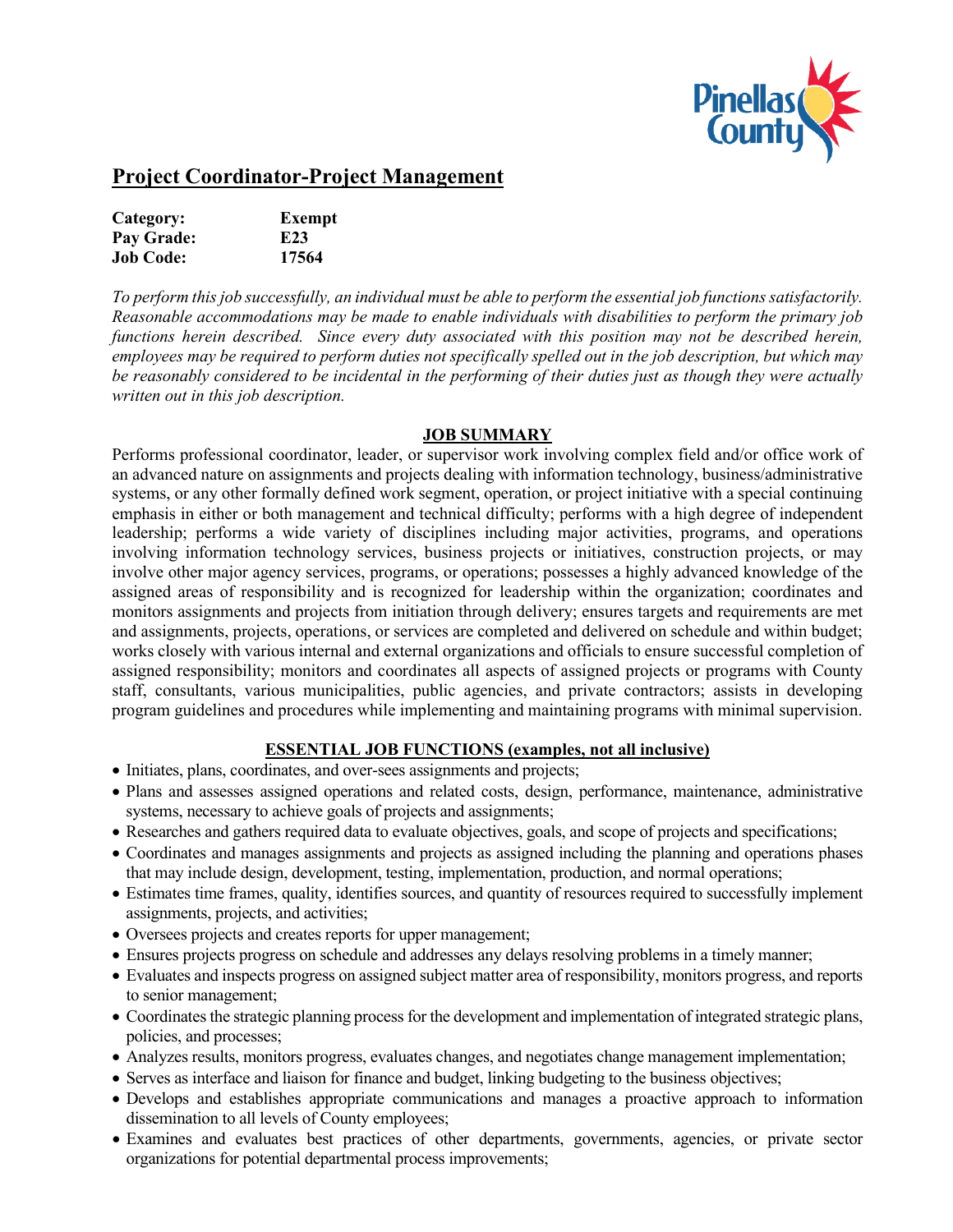- Leads or participates in cross functional project teams;
- Monitors and evaluates the planning activities and status of implementation to ensure that the department is following the direction established during strategic planning;
- Monitors progress on subject matter assignments, special projects, services, operations, construction, or other activities in accordance with established requirements and schedules;
- Writes, reviews, and edits news releases as needed;
- Performs bid review and purchase order requisition;
- Performs other related job duties as assigned.

## **QUALIFICATIONS**

#### **Education and Experience:**

Eight (8) years of technical and professional level experience in the assigned subject matter area of responsibility that includes one (1) year of supervision or supervisory training; or a Bachelor's degree in information technology, business, finance, public administration, construction management, engineering, project management, or a related field and four (4) years of experience as described above; or a Master's degree and two (2) years of experience as described above; or an equivalent combination of education, training, and/or experience.

#### **Special Qualifications (May be required depending on area of assignment):**

- Florida Driver's License or Florida Commercial Driver's License and endorsement, if any.
- Assignment to work a variety of work schedules including compulsory work periods in special, emergency, and/or disaster situations.
- Certification in assigned subject matter area of responsibility and/or project management.
- Other knowledge, skills, abilities, and credentials required for a specific position.

#### **Knowledge, Skills and Abilities:**

- Knowledge of automated project management documentation, tracking, and control processes;
- Knowledge of building design and construction procedures;
- Knowledge of general management practices and principles;
- Knowledge of principles and procedures of public administration and project management;
- Skill at identifying, analyzing, and isolating problems and problem resolution;
- Skill in interpersonal skills, communications, team building, facilitation, networking, and negotiations.
- Ability to coordinate, lead, and supervise work completed or performed by others;
- Ability to apply computer applications and software;
- Ability to coordinate and resolve issues arising during the course of project delays in business, operations, or construction activities;
- Ability to facilitate management level teams and bring the teams to consensus;
- Ability to manage and organize major projects and programs;
- Ability to operate a personal computer and other automated systems to enter and retrieve information, monitor work performed, and to communicate information in reports, etc.

### **PHYSICAL/MENTAL DEMANDS**

The work is sedentary work which requires exerting up to 10 pounds of force occasionally and/or negligible amount of force frequently or constantly to lift, carry, push, pull, or otherwise move objects, including the human body. Additionally, the following physical abilities are required:

- Fingering: Picking, pinching, typing, or otherwise working, primarily with fingers rather than with the whole hand as in handling.
- Handling: Picking, holding, or otherwise working, primarily with the whole hand.
- Visual ability: Sufficient to effectively operate office equipment including copier, computer, etc.; and to read and write reports, correspondence, instructions, etc.
- Hearing ability: Sufficient to hold a conversation with other individuals both in person and over a telephone; and to hear recording on transcription device.
- Speaking ability: Sufficient to communicate effectively with other individuals in person and over a telephone.